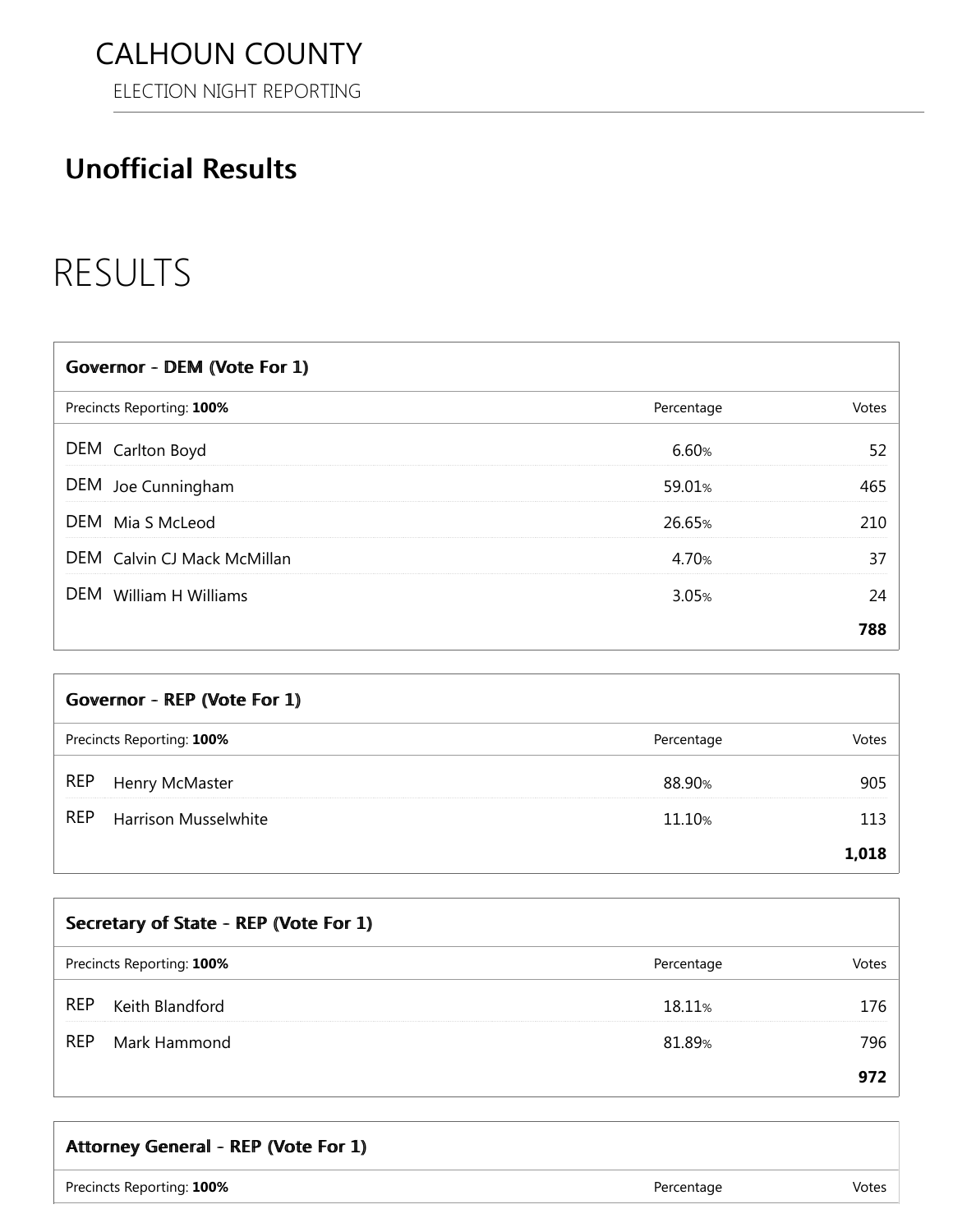| REP Lauren Martel | 20.48% | 204 |
|-------------------|--------|-----|
| REP Alan Wilson   | 79.52% | 792 |
|                   |        | 996 |

| State Superintendent of Education - DEM (Vote For 1) |            |       |
|------------------------------------------------------|------------|-------|
| Precincts Reporting: 100%                            | Percentage | Votes |
| DEM Gary L Burgess                                   | 9.51%      | 76    |
| DEM<br>Lisa Ellis                                    | 20.03%     | 160   |
| DEM Jerry Govan                                      | 70.46%     | 563   |
|                                                      |            | 799   |

| State Superintendent of Education - REP (Vote For 1) |                           |            |       |
|------------------------------------------------------|---------------------------|------------|-------|
|                                                      | Precincts Reporting: 100% | Percentage | Votes |
| <b>REP</b>                                           | <b>Travis Bedson</b>      | 15.25%     | 147   |
| <b>REP</b>                                           | Bryan Chapman             | 11.72%     | 113   |
| <b>REP</b>                                           | Kizzi Gibson              | 11.62%     | 112   |
| <b>REP</b>                                           | Lynda Leventis-Wells      | 6.12%      | 59    |
| <b>REP</b>                                           | Kathy Maness              | 37.34%     | 360   |
| <b>REP</b>                                           | Ellen Weaver              | 17.95%     | 173   |
|                                                      |                           |            | 964   |

|            | <b>Commissioner of Agriculture - REP (Vote For 1)</b> |            |       |
|------------|-------------------------------------------------------|------------|-------|
|            | Precincts Reporting: 100%                             | Percentage | Votes |
| <b>REP</b> | <b>Bill Bledsoe</b>                                   | 15.54%     | 156   |
| <b>REP</b> | <b>Bob Rozier</b>                                     | 11.35%     | 114   |
| <b>REP</b> | Hugh Weathers                                         | 73.11%     | 734   |
|            |                                                       |            | 1,004 |

| U.S. Senate - DEM (Vote For 1) |            |       |
|--------------------------------|------------|-------|
| Precincts Reporting: 100%      | Percentage | Votes |
| DEM Catherine Fleming Bruce    | 24.56%     | 183   |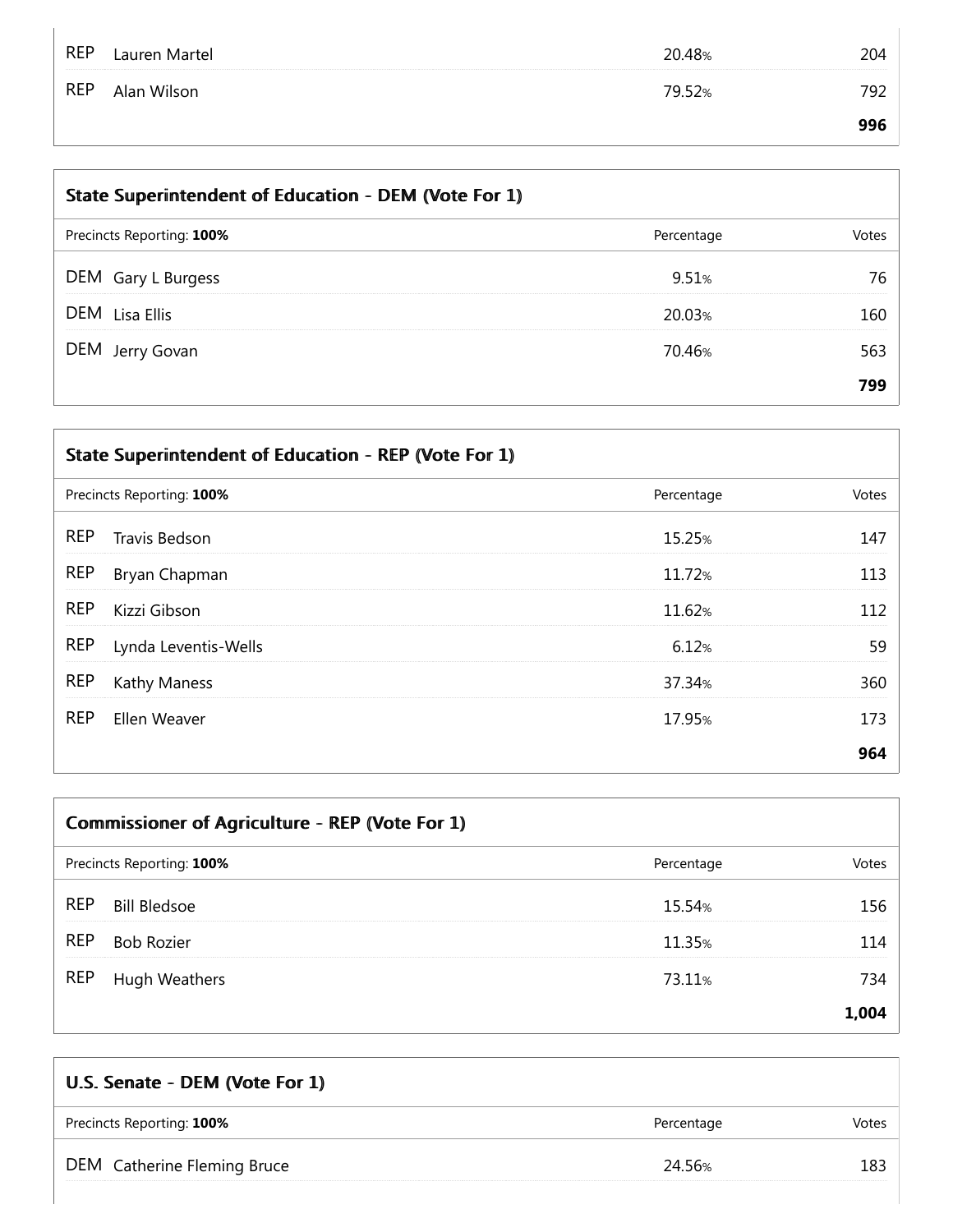| DEM Angela Geter     | 35.03% | 261 |
|----------------------|--------|-----|
| DEM Krystle Matthews | 40.40% | 301 |
|                      |        | 745 |

| U.S. House of Representatives, District 6 - DEM (Vote For 1) |            |       |
|--------------------------------------------------------------|------------|-------|
| Precincts Reporting: 100%                                    | Percentage | Votes |
| DEM.<br>Michael Addison                                      | 5.35%      | 44    |
| DEM<br>James E Jim Clyburn                                   | 92.82%     | 763   |
| DEM Gregg Marcel Dixon                                       | 1.82%      | 15    |
|                                                              |            | 822   |

| U.S. House of Representatives, District 6 - REP (Vote For 1) |            |       |
|--------------------------------------------------------------|------------|-------|
| Precincts Reporting: 100%                                    | Percentage | Votes |
| <b>REP</b><br>Duke Buckner                                   | 79.18%     | 749   |
| <b>REP</b><br>A Sonia Morris                                 | 20.82%     | 197   |
|                                                              |            | 946   |

| <b>County Council District 3 - REP (Vote For 1)</b> |            |       |
|-----------------------------------------------------|------------|-------|
| Precincts Reporting: 100%                           | Percentage | Votes |
| <b>REP</b><br>Rebecca A Bonnette                    | 51.05%     | 218   |
| <b>REP</b><br>Patrick W Mack                        | 48.95%     | 209   |
|                                                     |            | 427   |

| <b>Advisory Question 1 - REP (Vote For 1)</b> |        |       |  |
|-----------------------------------------------|--------|-------|--|
| Precincts Reporting: 100%<br>Percentage       |        | Votes |  |
| <b>REP</b><br>Yes, In Favor of the Question   | 81.36% | 825   |  |
| <b>REP</b><br>No, Opposed to the Question     | 18.64% | 189   |  |
|                                               |        | 1,014 |  |

## Advisory Question 2 - REP (Vote For 1) Precincts Reporting: 100% **Percentage** Votes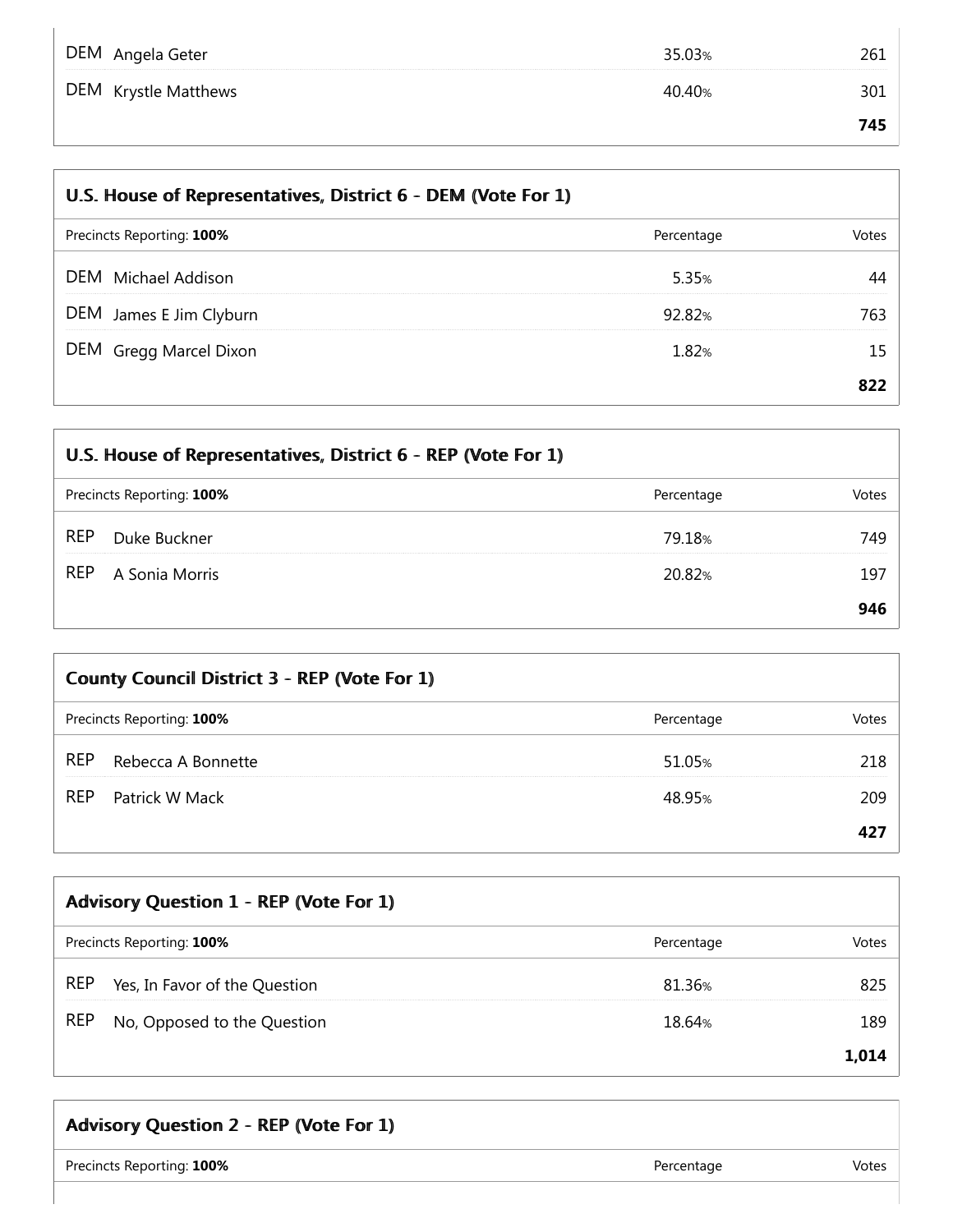| <b>REP</b> | Yes, In Favor to the Question | 74.09% | 749   |
|------------|-------------------------------|--------|-------|
| REP        | No, Opposed to the Question   | 25.91% | 262   |
|            |                               |        | 1,011 |

| <b>Advisory Question 3 - REP (Vote For 1)</b> |                               |            |       |  |
|-----------------------------------------------|-------------------------------|------------|-------|--|
|                                               | Precincts Reporting: 100%     | Percentage | Votes |  |
| <b>REP</b>                                    | Yes, In Favor to the Question | 83.22%     | 833   |  |
| <b>REP</b>                                    | No, Opposed to the Question   | 16.78%     | 168   |  |
|                                               |                               |            | 1,001 |  |

#### Don't See the Office You're Looking For?

If only one candidate files for a party's nomination for an office, there is no primary. The person who filed automatically becomes the nominee. To see all candidates for all offices, visit the 2022 General Election candidate tracking page at scVOTES.gov (https://info.scvotes.sc.gov/Eng/Candidate /CandidateSearch.aspx?ElectionId=21643&QSHelperHash=A9B522E3F4907BC8BC489C5ED0C7BAB219397180)

See more